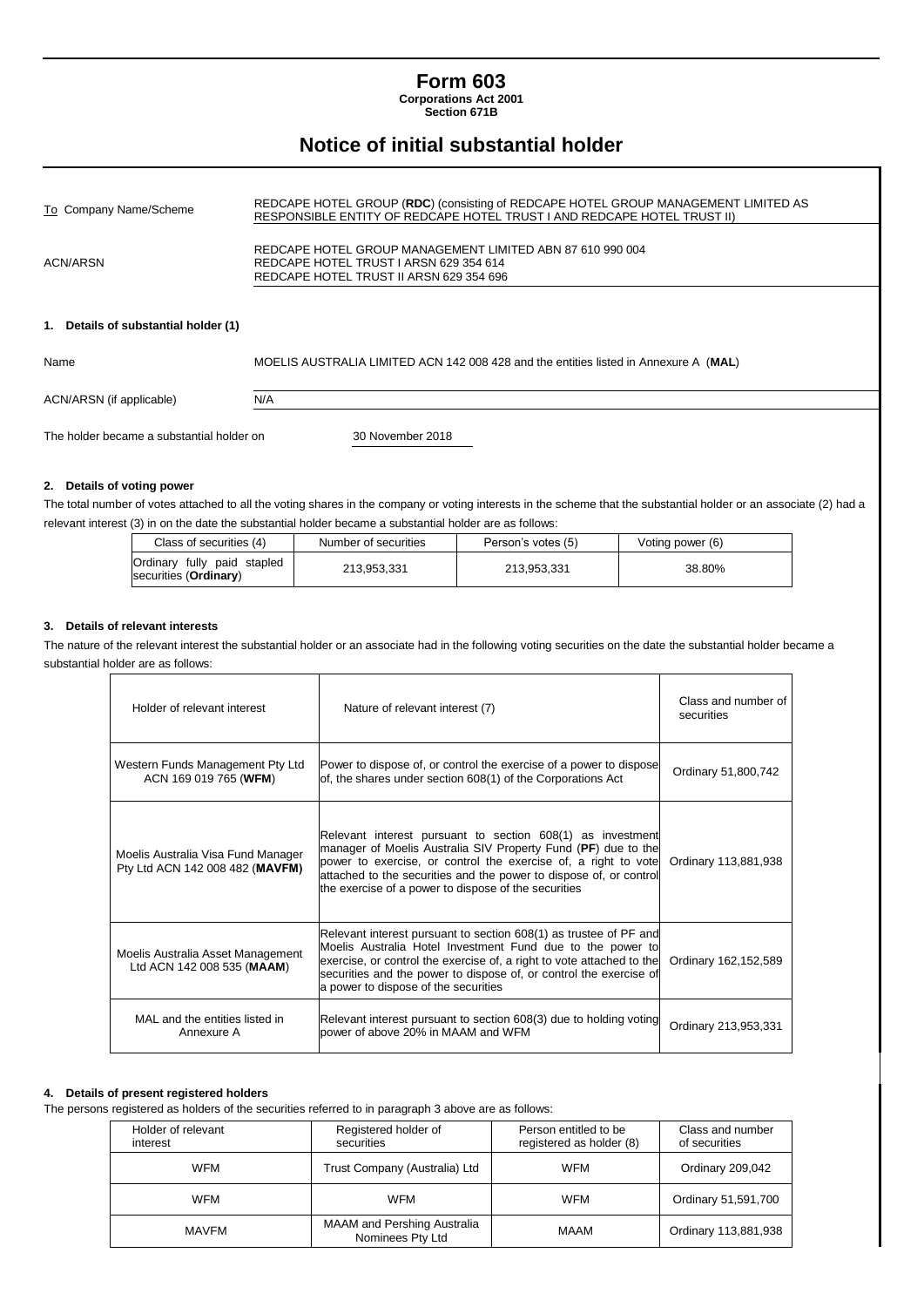| <b>MAAM</b>                                  | Pershing Australia Nominees Pty<br>∟td                                              | <b>MAAM</b>  | Ordinary 627,125     |
|----------------------------------------------|-------------------------------------------------------------------------------------|--------------|----------------------|
| <b>MAAM</b>                                  | <b>MAAM</b>                                                                         | <b>MAAM</b>  | Ordinary 161,525,464 |
| MAL and the entities listed in<br>Annexure A | WFM, MAAM, Pershing Australia<br>Nominees Pty Ltd, Trust<br>Company (Australia) Ltd | WFM and MAAM | Ordinary 213,953,331 |

#### **5. Consideration**

The consideration paid for each relevant interest referred to in paragraph 3 above, and acquired in the four months prior to the day that the substantial holder became a substantial holder is as follows:

| Holder of relevant<br>interest                                 | Date of acquisition                                  | Consideration (9) |          | Class and number<br>of securities |
|----------------------------------------------------------------|------------------------------------------------------|-------------------|----------|-----------------------------------|
|                                                                |                                                      | Cash              | Non-cash |                                   |
| WFM, MAAM, MAVFM, MAL and<br>the entities listed in Annexure A | Various dates since July 2017 for<br>various prices. | Cash              |          | Ordinary 213,903,331              |
| <b>WFM</b>                                                     | 30 November 2018                                     | Cash              |          | Ordinary 50,000                   |

## **6. Associates**

The reasons the persons named in paragraph 3 above are associates of the substantial holder are as follows:

| Name and ACN/ARSN (if<br>applicable) | Nature of association |
|--------------------------------------|-----------------------|
| Refer to Annexure A                  |                       |

### **7. Addresses**

The addresses of persons named in this form are as follows:

| Name                | Address |
|---------------------|---------|
| Refer to Annexure A |         |

# **Signature**

print name Peter Dixon capacity Company Secretary

**sign here**  $\frac{1}{4}$   $\frac{1}{4}$   $\frac{1}{4}$   $\frac{1}{4}$   $\frac{1}{4}$   $\frac{1}{4}$   $\frac{1}{4}$   $\frac{1}{4}$   $\frac{1}{4}$   $\frac{1}{4}$   $\frac{1}{4}$   $\frac{1}{4}$   $\frac{1}{4}$   $\frac{1}{4}$   $\frac{1}{4}$   $\frac{1}{4}$   $\frac{1}{4}$   $\frac{1}{4}$   $\frac{1}{4}$   $\frac{1}{4}$   $\frac{1}{4}$